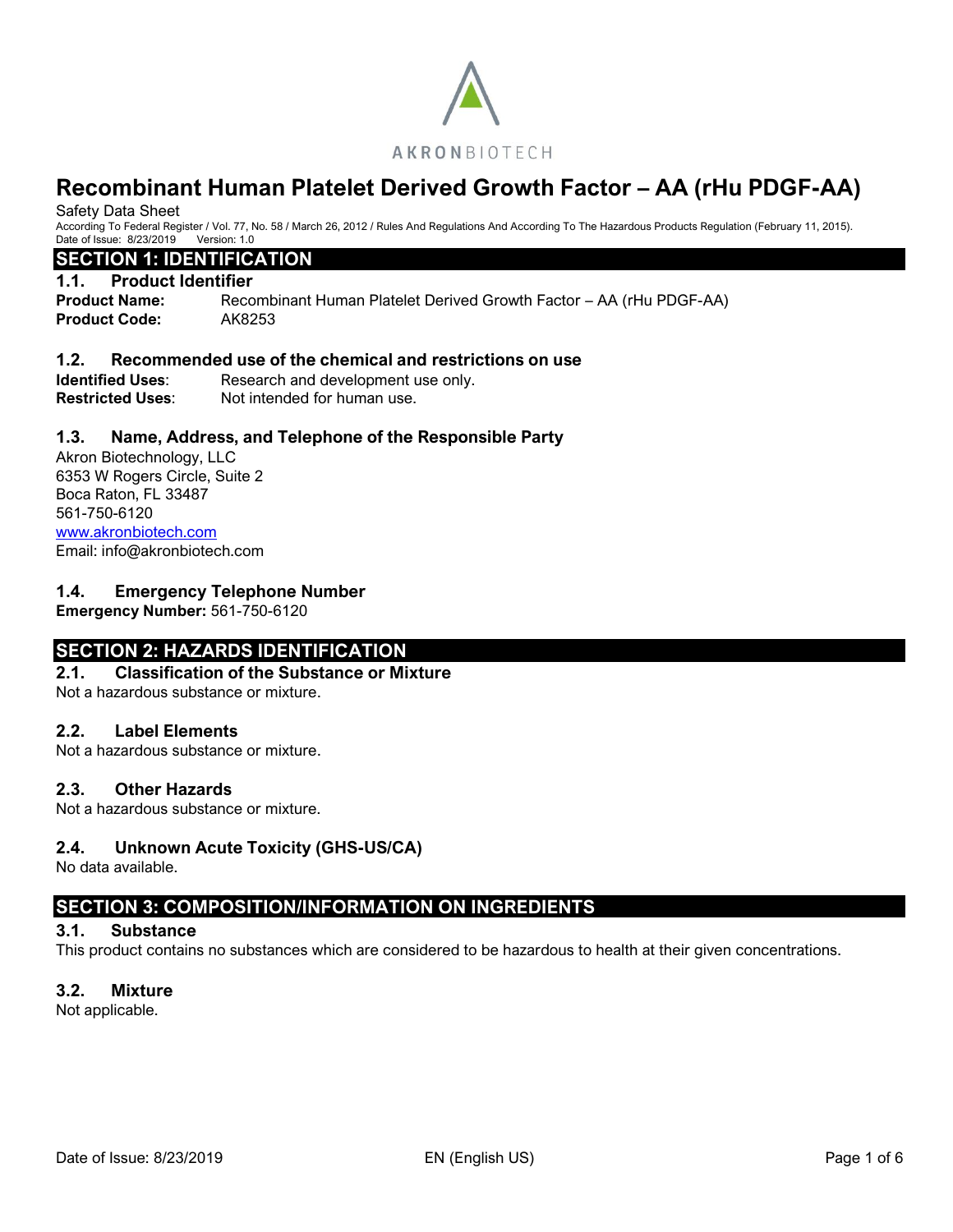Safety Data Sheet

According To Federal Register / Vol. 77, No. 58 / March 26, 2012 / Rules And Regulations And According To The Hazardous Products Regulation (February 11, 2015).

# **SECTION 4: FIRST AID MEASURES**

# **4.1. Description of First-aid Measures**

#### **Inhalation:**

Not expected to be an inhalation hazard under anticipated conditions of normal use of this material. Seek medical advice if necessary.

### **Skin Contact:**

Remove contaminated clothing. Rinse affected area with water for at least 5 minutes. Obtain medical attention if irritation develops or persists.

#### **Eye Contact:**

Rinse cautiously with water for at least 15 minutes. Remove contact lenses, if present and easy to do. Continue rinsing. Obtain medical attention if irritation develops or persists.

#### **Ingestion:**

Rinse mouth with water. Do NOT induce vomiting. Obtain medical attention.

### **4.2. Most Important Symptoms and Effects Both Acute and Delayed**

Not applicable.

# **4.3. Indication of Any Immediate Medical Attention and Special Treatment Needed**

Not applicable.

# **SECTION 5: FIRE-FIGHTING MEASURES**

### **5.1. Extinguishing Media**

**Suitable extinguishing media:** Use water spray, alcohol-resistant foam, dry chemical or carbon dioxide. **Unsuitable extinguishing media:** No data available.

### **5.2. Special Hazards Arising From the Substance or Mixture**

No data available.

# **5.3. Advice for Firefighters**

Standard procedure for chemical fires.

# **SECTION 6: ACCIDENTAL RELEASE MEASURES**

### **6.1. Personal Precautions, Protective Equipment and Emergency Procedures**

Ensure adequate ventilation. Always wear recommended Personal Protective Equipment. See Section 8 for more detail.

### **6.2. Environmental Precautions**

Do not let product enter drains. Discharge into the environment must be avoided.

### **6.3. Methods and Materials for Containment and Cleaning Up**

Soak up liquid components with inert absorbent material.

### **6.4. Reference to Other Sections**

See Section 8 for exposure controls and personal protection and Section 13 for disposal considerations.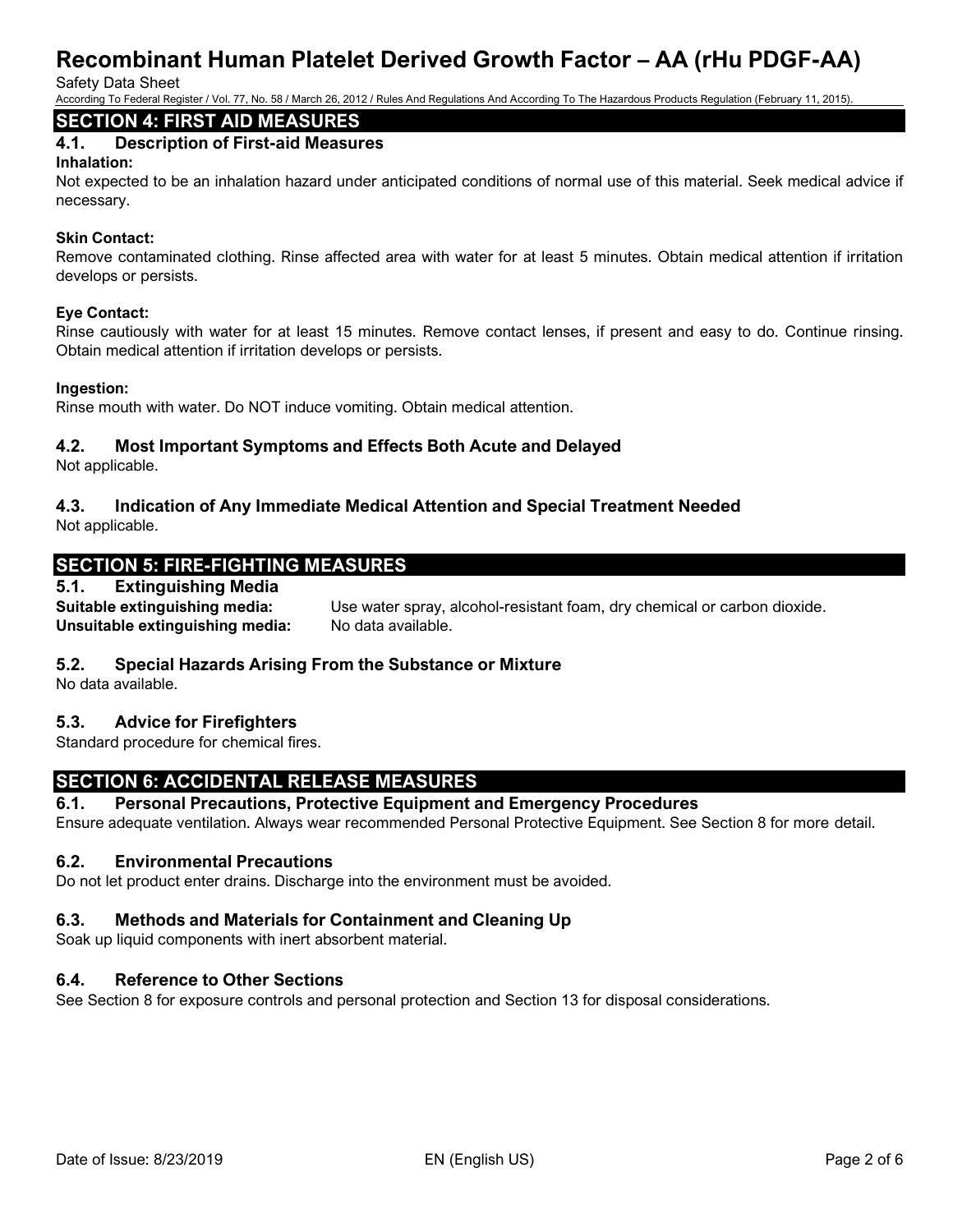#### Safety Data Sheet

According To Federal Register / Vol. 77, No. 58 / March 26, 2012 / Rules And Regulations And According To The Hazardous Products Regulation (February 11, 2015).

# **SECTION 7: HANDLING AND STORAGE**

### **7.1. Precautions for Safe Handling**

Use appropriate personal protective equipment (PPE). Avoid contact with skin and eyes.

### **7.2. Conditions for Safe Storage, Including Any Incompatibilities**

Keep container tightly closed in a dry, well-ventilated place and at a temperature of 2-8°C.

#### **7.3. Specific End Use(s)**

Apart from the uses mentioned in section 1.2 no other specific uses are stipulated.

# **SECTION 8: EXPOSURE CONTROLS/PERSONAL PROTECTION**

#### **8.1. Control Parameters**

The product contains no substances with occupational exposure limit values from the manufacturer, supplier, importer, or the appropriate advisory agency including: ACGIH (TLV), AIHA (WEEL), NIOSH (REL), OSHA (PEL), Canadian provincial governments, or the Mexican government.

### **8.2. Exposure Controls**

#### **Appropriate Engineering Controls:**

Emergency eye wash fountains and safety showers should be available in the immediate vicinity of any potential exposure. Ensure adequate ventilation, especially in confined areas. Handle in accordance with good industrial hygiene and safety practice.

#### **Personal Protective Equipment (PPE):**



#### **Hand Protection:**

Handle with gloves. Gloves must be inspected prior to use. Use proper glove removal technique (without touching glove's outer surface) to avoid skin contact with this product. Dispose of contaminated gloves after use in accordance with applicable laws and good laboratory practices. Wash and dry hands.

#### **Eye Protection:**

Use face shield, chemical goggles or safety glasses tested and approved under appropriate government standards such as NIOSH (US) or EN 166 (EU).

#### **Skin and Body Protection:**

The type of protective equipment must be selected according to the concentration, amount of the hazardous substance at the specific workplace and appropriate risk assessment.

#### **Respiratory Protection:**

Respiratory protection is not required. In case of inadequate ventilation, oxygen deficient atmosphere, or where exposure levels are not known wear approved respirators and components tested and approved under appropriate government standards such as NIOSH (US) or CEN (EU).

#### **Hygiene measures:**

Handle in accordance with good industrial hygiene and safety practice.

#### **Environmental Exposure Controls:**

Do not let product enter drains.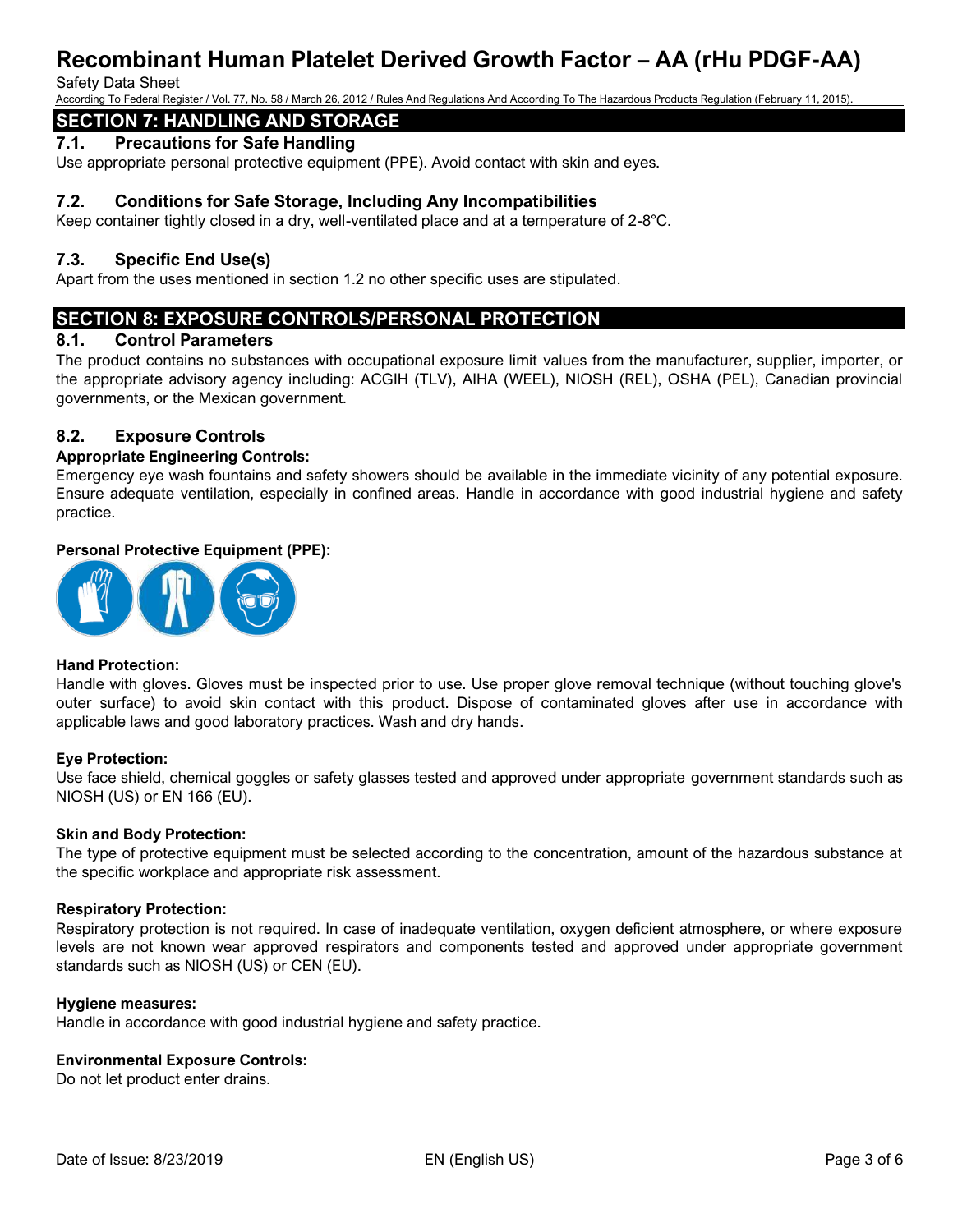Safety Data Sheet

According To Federal Register / Vol. 77, No. 58 / March 26, 2012 / Rules And Regulations And According To The Hazardous Products Regulation (February 11, 2015).

# **SECTION 9: PHYSICAL AND CHEMICAL PROPERTIES**

| <b>Information on Basic Physical and Chemical Properties</b><br>9.1. |   |                           |
|----------------------------------------------------------------------|---|---------------------------|
| Appearance                                                           |   | White to off-white powder |
| Odor                                                                 | t | Odorless                  |
| Odor threshold                                                       |   | Not available             |
| рH                                                                   | t | Not available             |
| Melting point/freezing point                                         |   | Not available             |
| Boiling point/boiling range                                          | ÷ | Not available             |
| Flash point                                                          | t | Not available             |
| Evaporation rate                                                     | ÷ | Not available             |
| Flammability (solid, gas)                                            | t | Not available             |
| Lower flammable limit                                                |   | Not available             |
| Upper flammable limit                                                |   | Not available             |
| Vapor pressure                                                       |   | Not available             |
| Relative vapor density at 20°C                                       | ÷ | Not available             |
| Relative density                                                     |   | Not available             |
| Solubility                                                           | t | Not available             |
| Partition coefficient: N-Octanol/Water                               | ÷ | Not available             |
| Auto-ignition temperature                                            |   | Not available             |
| Viscosity                                                            |   | Not available             |
|                                                                      |   |                           |

# **SECTION 10: STABILITY AND REACTIVITY**

### **10.1. Reactivity:**

No data available.

### **10.2. Chemical Stability:**

Stable under recommended handling and storage conditions (see Section 7).

# **10.3. Possibility of Hazardous Reactions:**

No data available.

### **10.4. Conditions to Avoid:**

No data available.

### **10.5. Incompatible Materials:**

No data available.

### **10.6. Hazardous Decomposition Products:**

Under normal conditions of storage and use, hazardous decomposition products should not be produced.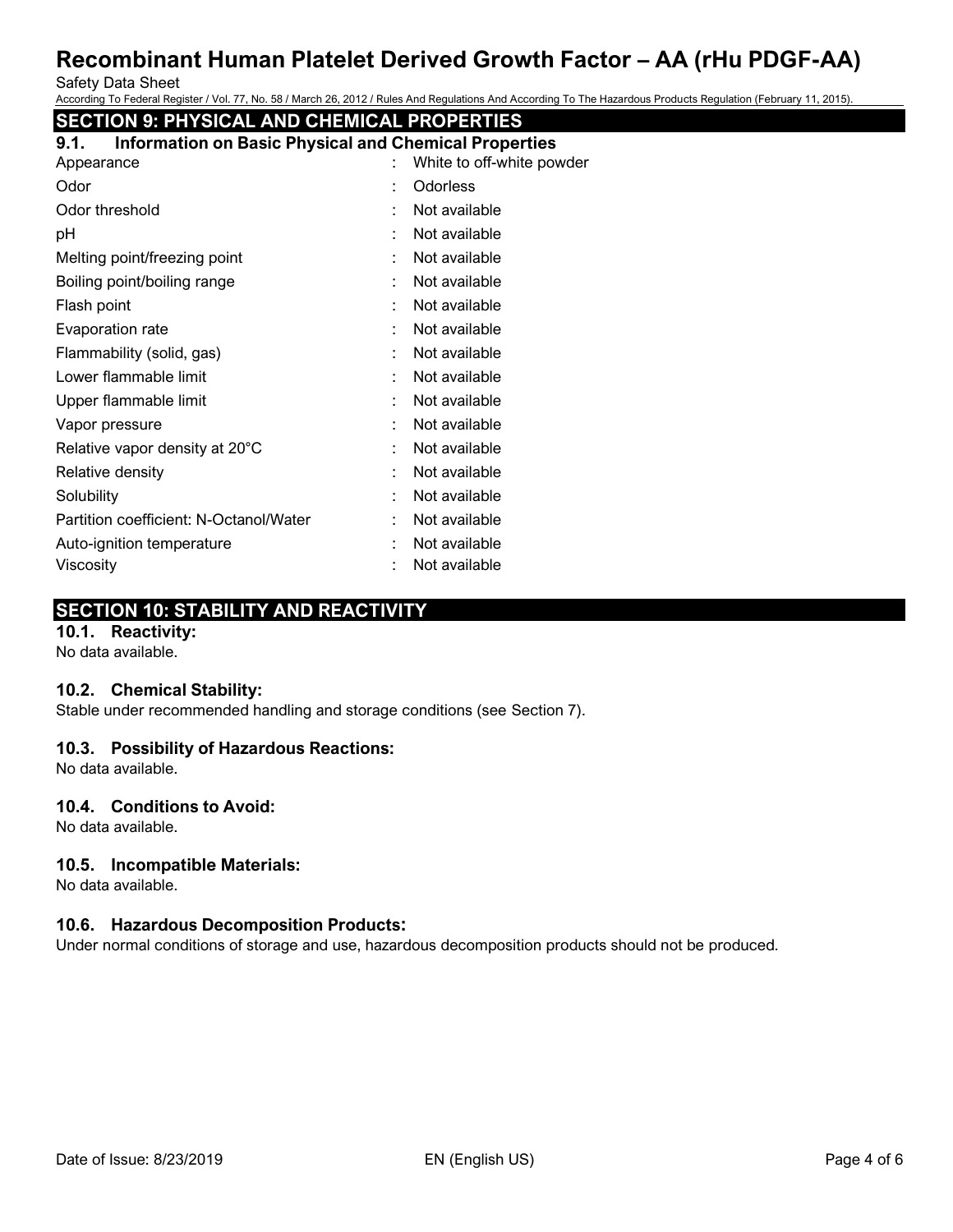Safety Data Sheet

According To Federal Register / Vol. 77, No. 58 / March 26, 2012 / Rules And Regulations And According To The Hazardous Products Regulation (February 11, 2015).

# **SECTION 11: TOXICOLOGICAL INFORMATION**

# **11.1. Information on Toxicological Effects**

There is no data available indicating acute toxicity.

| <b>Inhalation Exposure</b>                           | Not classified |
|------------------------------------------------------|----------------|
| <b>Ingestion Exposure</b>                            | Not classified |
| Skin Exposure                                        | Not classified |
| Eye Exposure                                         | Not classified |
| <b>Germ Cell Mutagenicity</b>                        | Not classified |
| Carcinogenicity                                      | Not classified |
| <b>Reproductive Toxicity</b>                         | Not classified |
| Specific Target Organ Toxicity (Single Exposure)     | Not classified |
| Specific Target Organ Toxicity (Repeated Exposure) : | Not classified |
| <b>Aspiration Hazard</b>                             | Not classified |

# **SECTION 12: ECOLOGICAL INFORMATION**

**12.1. Ecotoxicity** No data available.

**12.2. Persistence and Degradability** No data available.

# **12.3. Bioaccumulative Potential**

No data available.

# **12.4. Mobility in Soil**

No data available.

# **12.5. Other Adverse Effects**

No data available.

# **SECTION 13: DISPOSAL CONSIDERATIONS**

### **13.1. Waste treatment methods**

Treatment of waste per local authority regulations. Empty containers may retain product residues. Avoid disposal of material into untreated sewers. Disposal of this product, solutions and any by-products should at all times comply with the requirements of environmental protection and waste disposal legislation and any regional, national and local authority requirements.

# **SECTION 14: TRANSPORT INFORMATION**

The shipping description(s) stated herein were prepared in accordance with certain assumptions at the time the SDS was authored and can vary based on a number of variables that may or may not have been known at the time the SDS was issued.

| UN number                    |                           | : No data available |
|------------------------------|---------------------------|---------------------|
| UN proper shipping name      | ÷.                        | No data available   |
| Transport hazard class       | $\mathbb{Z}^{\mathbb{Z}}$ | No data available   |
| Packing group                |                           | : No data available |
| <b>Environment Hazards</b>   | ÷.                        | No data available   |
| Special precautions for user | ÷.                        | No data available   |
| Transport in bulk            |                           | No data available   |
|                              |                           |                     |